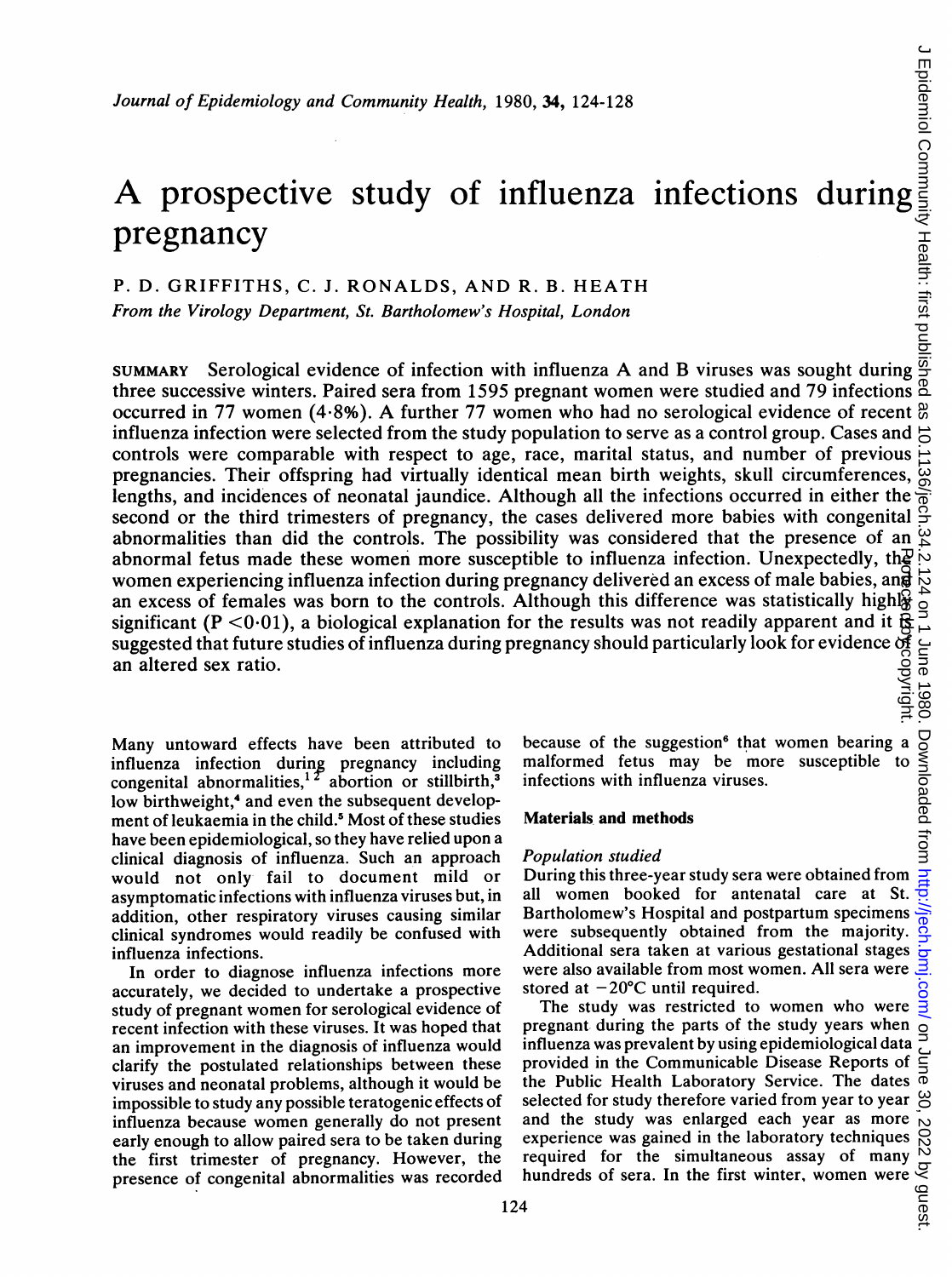eligible for study if their last menstrual periods fell between <sup>1</sup> May 1975 and <sup>1</sup> November 1975. The corresponding dates for the second and third winters were <sup>1</sup> December 1976 to 30 June 1977 and <sup>1</sup> August 1977 to 30 April 1978. Women were studied only if <sup>a</sup> postpartum specimen had been received in the laboratory. It was not possible to determine why postpartum specimens had not been received from some women, so those who had abortions or stillbirths were not included in the study.

# Viruses

The following strains of influenza A viruses were used: A/Victoria/3/75 (H<sub>3</sub>N<sub>2</sub>); A/Texas/1/77  $(H_3N_2)$ ; and A/USSR/0090/77  $(H_1N_1)$ .

Only two strains of influenza B viruses were used: B/England/847/73 and B/Hong Kong/8/73.

# Serology

The haemagglutination-inhibition (HI) test was performed by a standard microtechnique. Sera were pretreated with receptor-destroying enzyme from Vibrio cholerae (Wellcome Reagents Ltd.) to remove non-specific inhibitors, and with chicken erythrocytes to remove non-specific agglutinins. The treated sera were then titrated using eight haemagglutinating doses of each virus and  $0.5\%$  chicken erythrocytes. In each year of the study, all sera were titrated against each individual virus in a single batch.

Fourfold or greater increases in antibody titre between paired sera were taken to indicate infection with that virus. All of these infections were confirmed by retitrating freshly prepared sera at a later date. Fourfold decreases in antibody titre were not taken as evidence of recent infection.

#### Selection of controls

For each woman experiencing <sup>a</sup> confirmed influenza infection, the woman with the closest laboratory number who had no evidence of influenza infection was selected to act as a control. All control women possessed HI titres of less than 64 against all viruses in order to reduce the chances of their having had influenza in the first trimester.

# Clinical details

Clinical information about the cases and controls was obtained by reviewing hospital records. All the pregnant women and their babies had therefore been seen by a large number of medical staff, but there is no reason to believe that cases had been treated any differently from the controls.

# Statistical analysis

The  $x^2$  test was used to assess the significance of differences between the cases and the controls.

# Results

### Number of women studied

In the first year of the study, 445 women were eligible for inclusion because they were pregnant while influenza was prevalent. Twenty-two of these women aborted and two had stillbirths. Postpartum specimens were obtained from only 251 (59.6%) of the remaining 421 women. Of the 519 eligible women in the second year of the study, 25 aborted and three had stillbirths. Postpartum specimens were obtained from 463 (94.3%) of the remaining 491 women. In the final year, 931 women were eligible, 32 aborted and there were five stillbirths. Postpartum specimens were obtained from  $881$  (98.5%) of the remaining 894 women. The shortfall in the receipt of postpartum sera in the first year was due to collection difficulties in the initial stages of the study.

Susceptibility of the population to influenza infection Table <sup>1</sup> shows the number of women possessing HI antibodies against the several strains of influenza viruses tested. The vast majority of women (80-90%) lacked antibodies at a level usually associated with protection  $($ >32) so they were probably susceptible to influenza infection.

# Incidence of influenza infection

Table 2 shows that the number of women experiencing influenza infection during pregnancy was surprisingly high, with an overall infection rate of

Table <sup>1</sup> The susceptibility of the pregnant women to influenza infection during the three successive years of the study

|                            |                       |                        | Women with $HI$ titres $<$ 32 |          |  |
|----------------------------|-----------------------|------------------------|-------------------------------|----------|--|
| Years sera taken           | Challenge viruses     | No. of<br>women tested | No.                           | (96)     |  |
| INFLUENZA A VIRUSES        |                       |                        |                               |          |  |
| 1975-6                     | Victoria/3/75         | 251                    | 232                           | $(92-4)$ |  |
| 1976-7                     | Victoria/3/75         | 463                    | 406                           | (87.7)   |  |
| $1977 - 8$                 | Texas/1/77            | 881                    | 701                           | (79.6)   |  |
| $1977 - 8$                 | USSR/0090/77          | 881                    | 797                           | (90.5)   |  |
| <b>INFLUENZA B VIRUSES</b> |                       |                        |                               |          |  |
| 1975-6                     | <b>England/847/73</b> | 251                    | 226                           | (90.0)   |  |
| $1976 - 7$                 | Hong Kong/8/73        | 463                    | 385                           | (83.2)   |  |
| $1977 - 8$                 | Hong Kong/8/73        | 881                    | 806                           | (91.5)   |  |

 $\epsilon$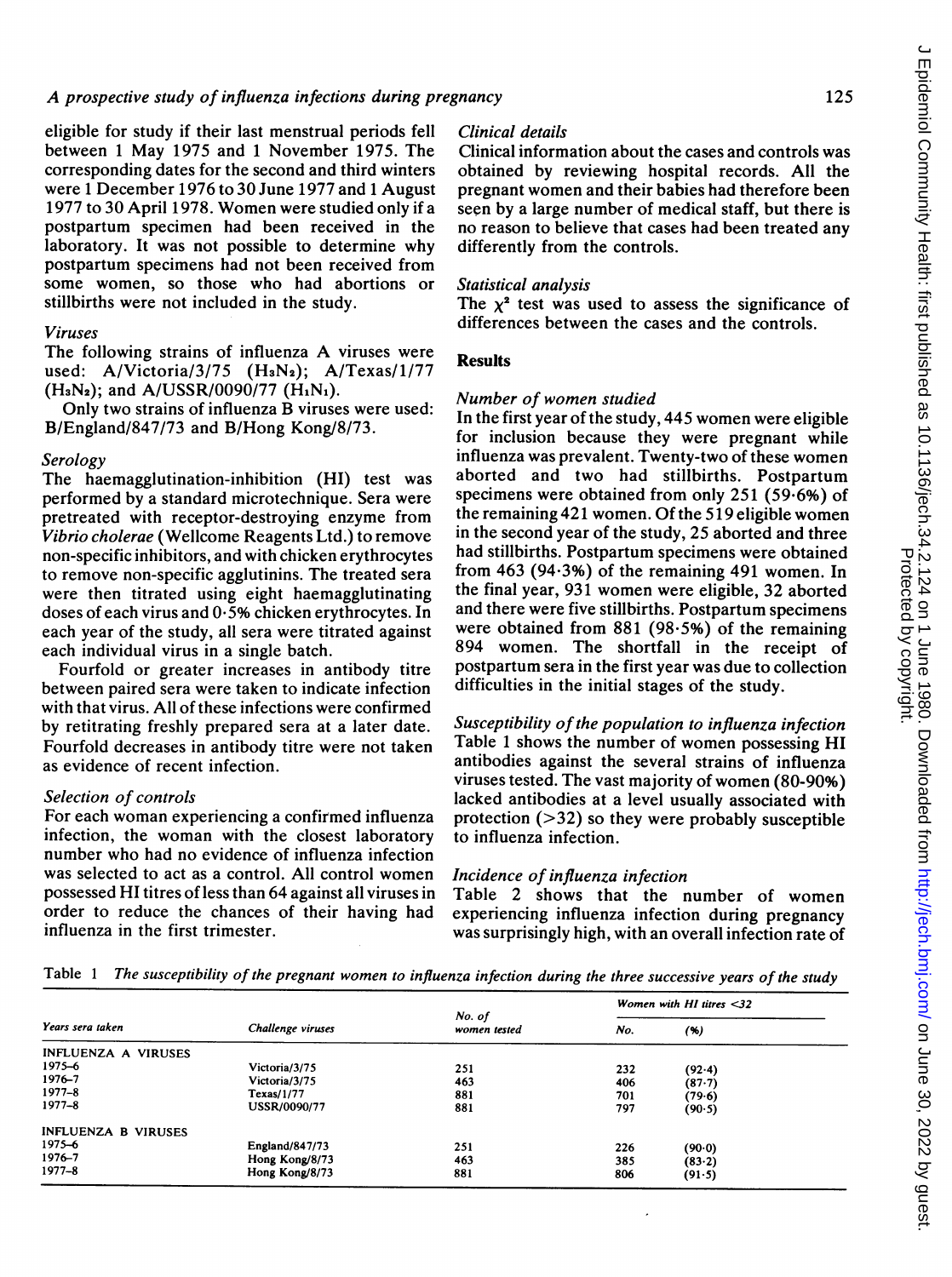# 126

P. D. Griffiths, C. J. Ronalds, and R. B. Heath

5%. However, as expected, the incidence during each of the three years was very variable: 22% of women were infected in the first winter but less than 2% in the second or third winters. In each year, influenza A virus infections always predominated over influenza B infections.

# Women selected as controls

As described earlier, these women were selected solely because they had no serological evidence of

influenza infection during pregnancy. The two groups of women were virtually identical with respect to age, race, civil state, and number of previous abortions or viable pregnancies.

# Clinical findings

Table 3 shows that a few antenatal differences were noted between cases and controls-for example, amniocentesis was performed because of a raised serum alphafetoprotein more frequently in the

Table 2 The number of influenza infections detected serologically in the pregnant women during three successive winters

| Year of study<br>1975-6 | No. of<br>women studied<br>251 | Number (%) of influenza infections detected in pregnant women |                                      |                     |              |  |  |
|-------------------------|--------------------------------|---------------------------------------------------------------|--------------------------------------|---------------------|--------------|--|--|
|                         |                                | Influenza A                                                   |                                      |                     | Total        |  |  |
|                         |                                | H <sub>a</sub> N <sub>2</sub> strains                         | H <sub>1</sub> N <sub>1</sub> strain | Influenza B strains |              |  |  |
|                         |                                | $43*$<br>(17)                                                 | nd                                   | (5)<br>13"          | (22)<br>56   |  |  |
| 1976-7                  | 463                            | 4*<br>(0.9)                                                   | nd                                   | $2^*$<br>(0.4)      | $(1-3)$<br>6 |  |  |
| $1977 - 8$              | 881                            | 13<br>(1.5)                                                   | 3 $(0.3)$                            | (0.1)               | 17<br>(1.9)  |  |  |
| Total                   | 1595                           | (3.8)<br>60                                                   |                                      | $(1-0)$<br>16       | (5.0)<br>79  |  |  |

 $nd = not done$ 

\* One woman in each of two years was infected with both influenza A and influenza B viruses.

Table 3 Clinical findings in the 77 women experiencing influenza infection, in the 77 control women, and in all of their offspring

|                                               | Number (%) of women or babies in each group |          |                |                       |  |
|-----------------------------------------------|---------------------------------------------|----------|----------------|-----------------------|--|
| Clinical findings                             | Cases                                       |          |                | Controls              |  |
| <b>EVENTS DURING PREGNANCY</b>                |                                             |          |                |                       |  |
| Nil                                           | 34                                          | (44.2)   | 33             | (42.9)                |  |
| Amniocentesis performed due to raised AFP     | 6                                           | (7.8)    | 1              | $(1-3)$               |  |
| Hypertension                                  | 10                                          | (13.0)   | 18             | (23.4)                |  |
| General anaesthesia                           | 2                                           | 2.6)     | 7              | (9.1)                 |  |
| Poor maternal weight gain                     | 4                                           | (.5.2)   | 10             | (13.0)                |  |
| 'Influenza' reported                          | 12                                          | (15.6)   | 3              | (3.9)                 |  |
| <b>MODE OF DELIVERY</b>                       |                                             |          |                |                       |  |
| Uncomplicated                                 | 55                                          | $(71-4)$ | 53             | (68.8)                |  |
| Forceps                                       | 16                                          | (20.8)   | 15             | (19.5)                |  |
| Caesarean section                             | 6                                           | (.7.8)   | 9              | $(11-7)$              |  |
| CONGENITAL ABNORMALITIES                      |                                             |          |                |                       |  |
| None                                          | 70                                          | (90.9)   | 75             | (97.4)                |  |
| <b>Heart murmurs</b>                          | 2                                           | (2.6)    | 0              |                       |  |
| Deformities of lower limbs                    | 3                                           | 3.9)     | 0              |                       |  |
| <b>Miscellaneous</b>                          | $\overline{c}$                              | 2.6)     | $\overline{2}$ | (2.6)                 |  |
| <b>NUMBER OF SINGLETONS</b>                   | 75                                          |          | 76             |                       |  |
| <b>SEX OF SINGLETONS</b>                      |                                             |          |                |                       |  |
| Male                                          | 51                                          | $(68-0)$ | 33             | (43.4)                |  |
| Female                                        | 24                                          | (32.0)   | 43             | $(56.6)$ <sup>†</sup> |  |
| NEONATAL JAUNDICE IN SINGLETONS               |                                             |          |                |                       |  |
| None recorded                                 | 43                                          | (57.3)   | 47             | (61.8)                |  |
| Mild                                          | 22                                          | (29.3)   | 22             | (28.9)                |  |
| Severe (serum bilirubin $>200 \mu$ mol/l)     | 10                                          | (13.3)   | $7^*$          | (9.2)                 |  |
| MEAN BIRTH WEIGHT OF SINGLETONS (kg)          | 3.30                                        |          | 3.30           |                       |  |
| MEAN SKULL CIRCUMFERENCE OF SINGLETONS (cm)** | 34.3                                        |          | 34.2           |                       |  |
| MEAN LENGTH OF SINGLETONS (cm)++              | $50-7$                                      |          | $51 - 1$       |                       |  |

t Statistically significant difference  $(\chi^2 = 9.24 \quad 0.001 < P < 0.01)$ .

One baby had an ABO incompatibility with positive direct Coombs test.

\*\* Figures recorded for only 50 cases and 37 controls.

tt Figures recorded for only 31 cases and 24 controls.

 $\epsilon$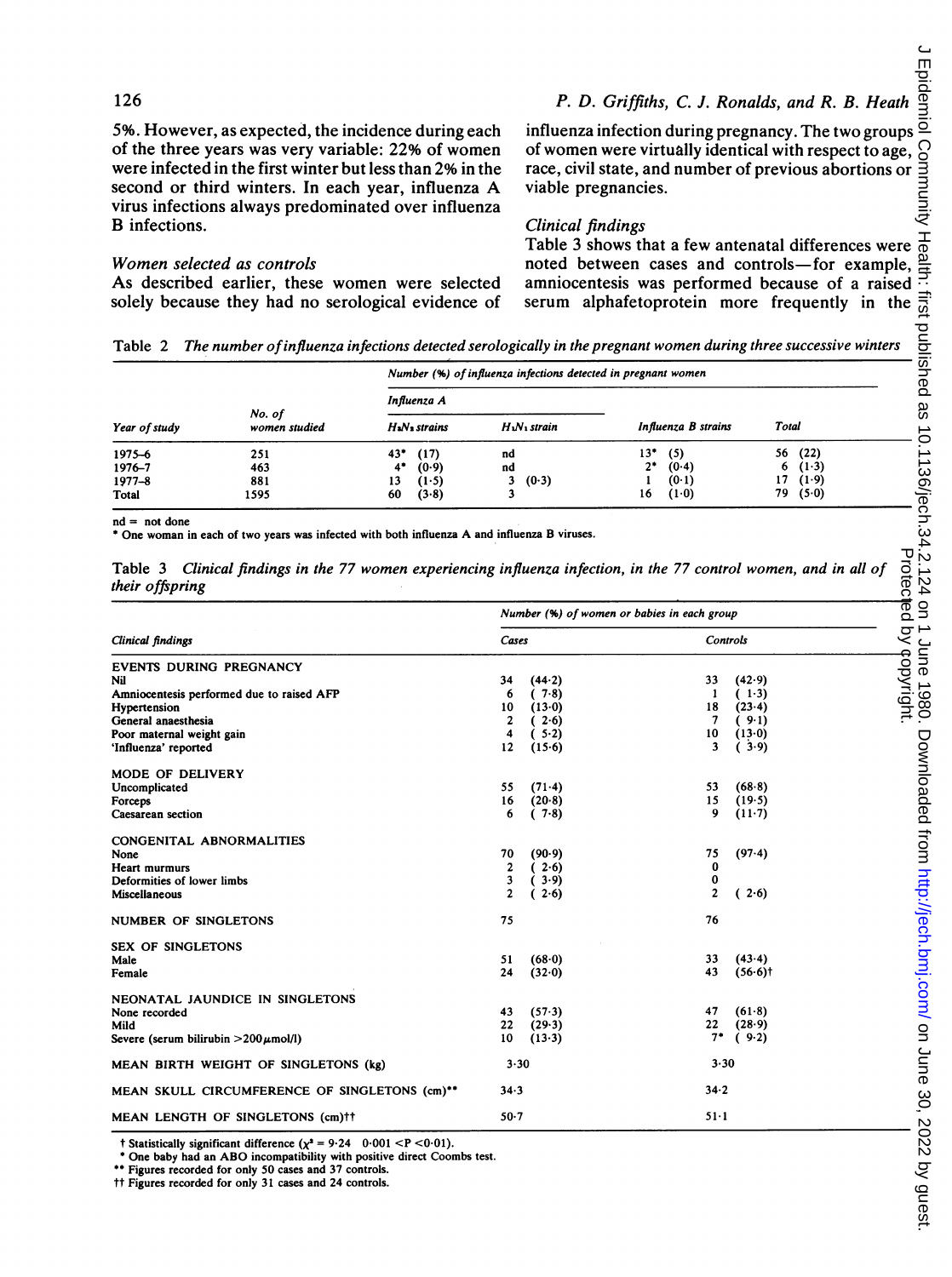women experiencing influenza infection. However, all these differences were based on small numbers and none of them reached statistical significance. It was interesting that the history of recent 'influenza' was recorded in the notes of only 12 women; three controls also experienced 'influenza-like' illnesses.

There was a slight excess of congenital abnormalities in the cases because two babies had heart lesions (ventricular septal defect; systolic murmur not characterised due to lack of parental cooperation) and three had minor orthopaedic abnormalities (bilateral eversion of feet; left metatarsus varus; upturned fifth toes). The mothers of the babies with heart lesions experienced influenza between 16-40 and 11-38 weeks gestation respectively. The mothers of the other three babies were infected between weeks 25-40, 10-40, and 12- 25 respectively. Two babies born to controls had minor congenital abnormalities (umbilical hernia; birthmark). These numbers were too small for statistical evaluation.

The mean birth weights of the cases and controls were identical, and an equal number of lowbirthweight babies was born to each group. The mean skull circumferences and mean body lengths were also very similar although these figures had not been recorded for all babies. There was a slight excess of unexplained severe neonatal jaundice in the cases.

The only statistically significant difference between the cases and the controls was that a large excess of male children was born to the women who had influenza and more female children were born to the controls.

#### **Discussion**

Several studies have associated influenza during pregnancy with many adverse effects, but it is difficult to imagine how a local infection of the maternal respiratory tract could damage the fetus. The demonstration that influenza viruses can, under certain circumstances, cross the placenta<sup>78</sup> provided one possible explanation. The increased consumption of drugs<sup>2</sup> during an influenza outbreak has provided another.

In this study we demonstrated that the majority of women of childbearing age are susceptible to influenza infection and that a surprisingly large number of women were infected during three winters when only comparatively small influenza epidemics occurred. Thus, even if these viruses only rarely damage the fetus, the total number of pregnancies at risk is very high.

We were unable to confirm the suggestion<sup>4</sup> that women who have influenza during pregnancy might produce babies with lower birth weights. The only

statistically significant difference between the cases and the controls was that women who had influenza infections subsequently delivered more male babies and that women not infected with these viruses delivered more female babies. Although this difference was statistically highly significant, a biological explanation for these results was not apparent. It is known that the way in which <sup>a</sup> woman responds to infection with hepatitis B virus can affect the sex of her children<sup>9</sup> if the infection is established before conception. However, the influenza infections reported here occurred long after conception, so a similar mechanism cannot be invoked to explain our results. It is possible to speculate that maternal influenza infection could be more 'toxic' to female fetuses and thereby cause a differential abortion rate, but we have no results which could support this rather unusual suggestion. We do suggest, however, that future studies of influenza infection during pregnancy should particularly look for evidence of an altered sex ratio. An altered sex ratio was not detected in an earlier study by Coffey and Jessop,' but their influenza cases were not confirmed by laboratory tests.

In this study influenza infections were diagnosed serologically. It was therefore of interest that only 12 (15-6%) of the 77 women who experienced infection had this fact mentioned in their medical notes. Many women probably had asymptomatic or very mild infections, some may not have bothered to mention their symptoms to the clinic staff or, finally, the attending doctor may not have considered this information important enough to be recorded in the notes. However, this information was recorded for three control women despite the fact that they did not have serological evidence of influenza infection. This illustrates the fact that the clinical diagnosis of infection with influenza viruses is difficult, especially in non-pandemic years. Studies of pregnant women which have relied upon clinical diagnoses only may therefore have underestimated any adverse effects of influenza by failing to detect all cases and by including women not infected with influenza viruses. Conversely, the adverse effects noted might have been produced by another virus causing a febrile illness<sup>10</sup> and this intriguing explanation could provide one reason for our inability to confirm the adverse fetal effects attributed to influenza; it could also explain why an association' between maternal 'influenza' and childhood leukaemias has been confirmed by some workers<sup>11</sup> but not by others.<sup>12</sup>

Influenza infection during pregnancy has also been suggested as a cause of congenital abnormalities.<sup>12</sup> There was a slight excess of congenital abnormalities in our cases but the significance of this observation is uncertain because the infections occurred during the  $\epsilon$